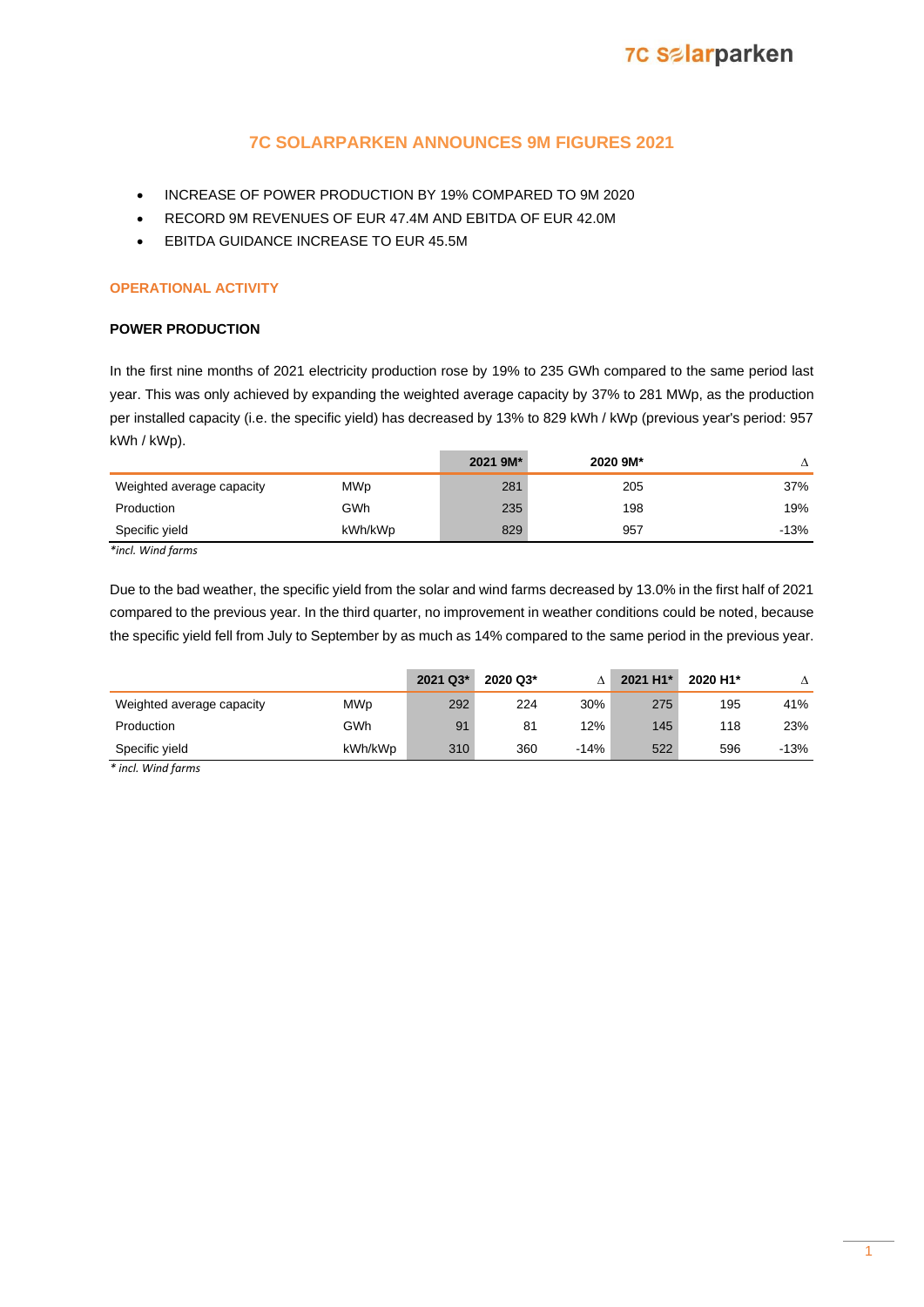# **7C Selarparken**

### **ASSET PORTFOLIO**

As of September 30<sup>th</sup>, 2021, the capacity of the total IPP portfolio reached 336 MWp (year-end 2020: 256 MWp). Investments during the reporting period are presented in the table below:

| <b>INVESTMENTS</b> |                                  | 2021           | <b>INVESTMENTS</b> |                    | 2020           |
|--------------------|----------------------------------|----------------|--------------------|--------------------|----------------|
| Q1                 | Project                          | Capacity (kWp) | Q1                 | Project            | Capacity (kWp) |
|                    | Höttingen                        | 8,340          |                    | Bremerhaven        | 300            |
|                    | 7C Groeni                        | 10,907         |                    | Wieglitz           | 1,473          |
|                    |                                  |                |                    | Parchen            | 459            |
|                    |                                  |                |                    | Nosswitz           | 649            |
|                    |                                  |                |                    | Wittlich           | 1,279          |
|                    |                                  |                |                    | Remptendorf        | 2,409          |
|                    |                                  |                |                    | Dessau             | 691            |
|                    |                                  |                |                    | Bernsdorf II       | 339            |
|                    |                                  |                |                    | Bernterode         | 614            |
|                    |                                  |                |                    | Calbe II           | 750            |
|                    |                                  |                |                    | Calbe neu          | 1,317          |
|                    |                                  |                |                    | Luckow Süd         | 750            |
| Q <sub>2</sub>     | Theilenhofen                     | 9,228          | Q <sub>2</sub>     | Oberwesterwaldbahn | 10,000         |
|                    | Dessau Süd                       | 2,506          |                    | Ludwigsfelde IV    | 748            |
|                    | DC Rieme                         | 6,221          |                    | Salzwedel          | 729            |
|                    | Zottegem (under<br>construction) | 125            |                    | Dettenhofen        | 3,254          |
|                    | Roeselare                        | 128            |                    | Igling-Buchloe     | 5,787          |
|                    | Kortrijk                         | 139            |                    | Neuhaus-Stetten    | 3,257          |
|                    | Gent                             | 642            |                    | Oberostendorf      | 2,457          |
|                    | Lokeren                          | 1,289          |                    |                    |                |
|                    | Kruibeke                         | 366            |                    |                    |                |
|                    | Schoten                          | 186            |                    |                    |                |
|                    | Belsele                          | 174            |                    |                    |                |
|                    | Heilgersdorf                     | 5,322          |                    |                    |                |
|                    | Hamont-Achel                     | 1,194          |                    |                    |                |
|                    | Ninove                           | 134            |                    |                    |                |
|                    | Mortsel (under<br>construction)  | 106            |                    |                    |                |
| Q3                 | Cossen                           | 3,177          | Q3                 | Gumtow II & III    | 5,244          |
|                    | Milmesberg                       | 5,440          |                    | Rötz               | 2,249          |
|                    | Osterburg                        | 3,144          |                    |                    |                |
|                    | Lokeren II                       | 602            |                    |                    |                |
|                    | Draisdorf-Eggenbach              | 19,986         |                    |                    |                |
| Total              |                                  | 79,354         | Total              |                    | 44,755         |

In the first nine months of the 2021 financial year, the group purchased new solar assets with an output of 79 MWp (previous year period: 45 MWp). After the balance sheet date, another 2 MWp PV plant was commissioned.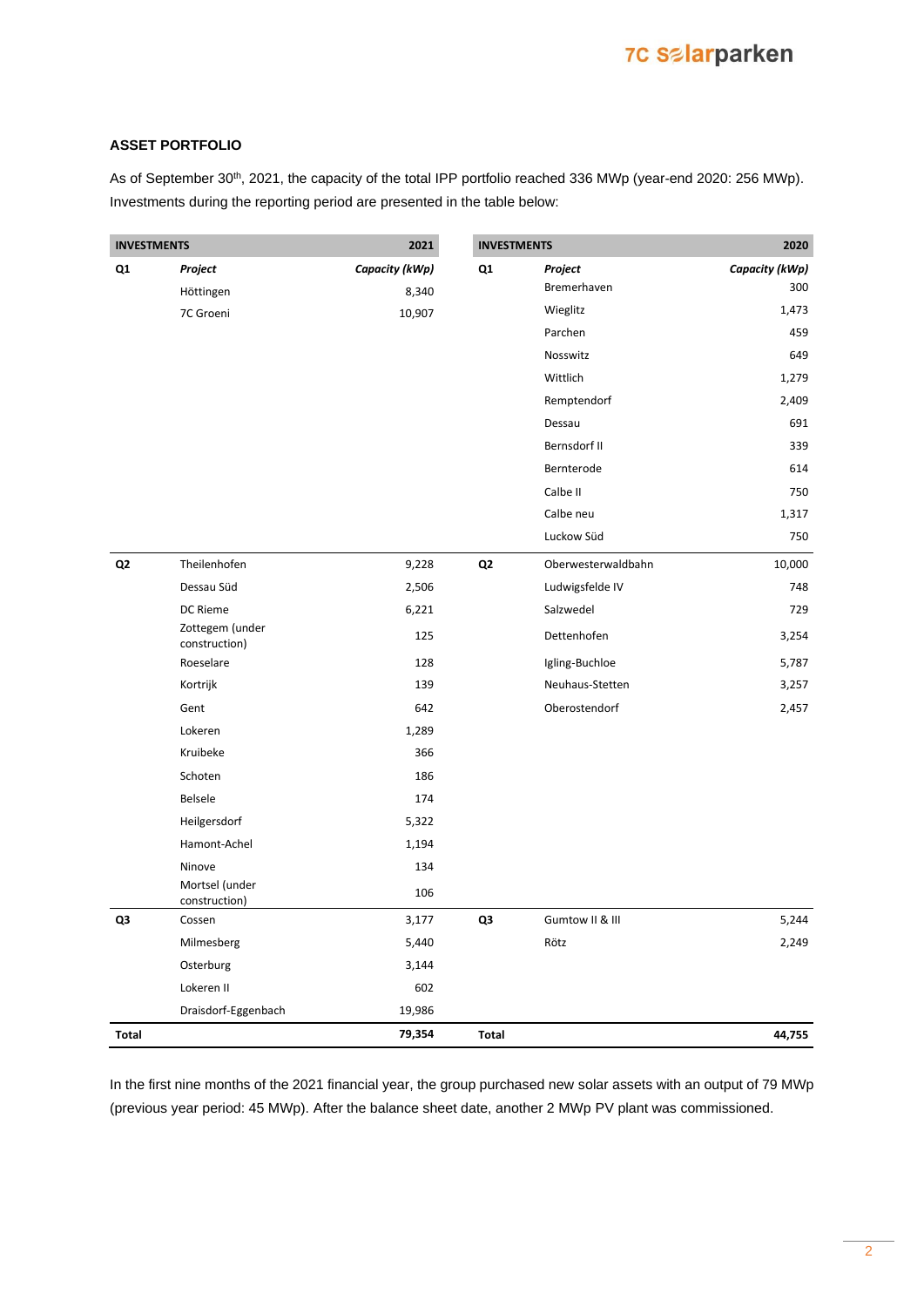## **7C Salarparken**

### **OPERATIONAL RESULTS**

In the first nine months of 2021, 7C Solarparken generated revenues of EUR 47.4m, which means an increase of 5.6% compared to the same period in the previous year (EUR 44.9m). 98% of revenues in the first 9 months consisted of electricity sales (previous year's period: 97%). Sale of services decreased to EUR 0.6m (previous year: EUR 1.1m) and contributed 1.3% to revenues. The decrease essentially stems from a one-off module sale that was recorded in the comparative period (EUR 0.7m). Adjusted for this effect, sale of services increased by EUR 0.1m.

| in EURm  | 2021 9M | 2020 9M |      |
|----------|---------|---------|------|
| Revenues | 47.4    | 44.9    | 5.6% |
| EBITDA   |         | 39.7    | 5.9% |

Sale of electricity amounted to EUR 46.6m after the first three quarters of 2021 (2020 9M: EUR 43.6m). The significant increase in power production results primarily from the full inclusion of the solar plants acquired in the previous year (+ EUR 4.8m), as well as from the earnings contributions from the solar plants acquired and newly built in the reporting period (+ EUR 1.9m) and finally, revenues were positively influenced by EUR 0.8m from the rise in electricity prices. On the other side, the poor weather conditions had a negative effect of EUR 4.5m.

The earnings before Interest, taxes, depreciation and amortization (EBITDA) for the reporting period came in at EUR 42.0m which is a 5.9% increase compared to the first nine months of 2020.

7C Solarparken generated other operating income of EUR 1.5m (2020 9M: EUR 1.3m). Particularly noteworthy are the income from the receipt of damages in the amount of EUR 0.3m (comparative period: EUR 0.8m) as well as from the one-time release of provisions for warranty risks in the amount of EUR 0.2m and finally from a gain from asset disposals in the amount of EUR 0.1m. In the comparative period, a one-off income from the sale of Surya 1 GmbH & Co KG in the amount of EUR 0.3m was realized.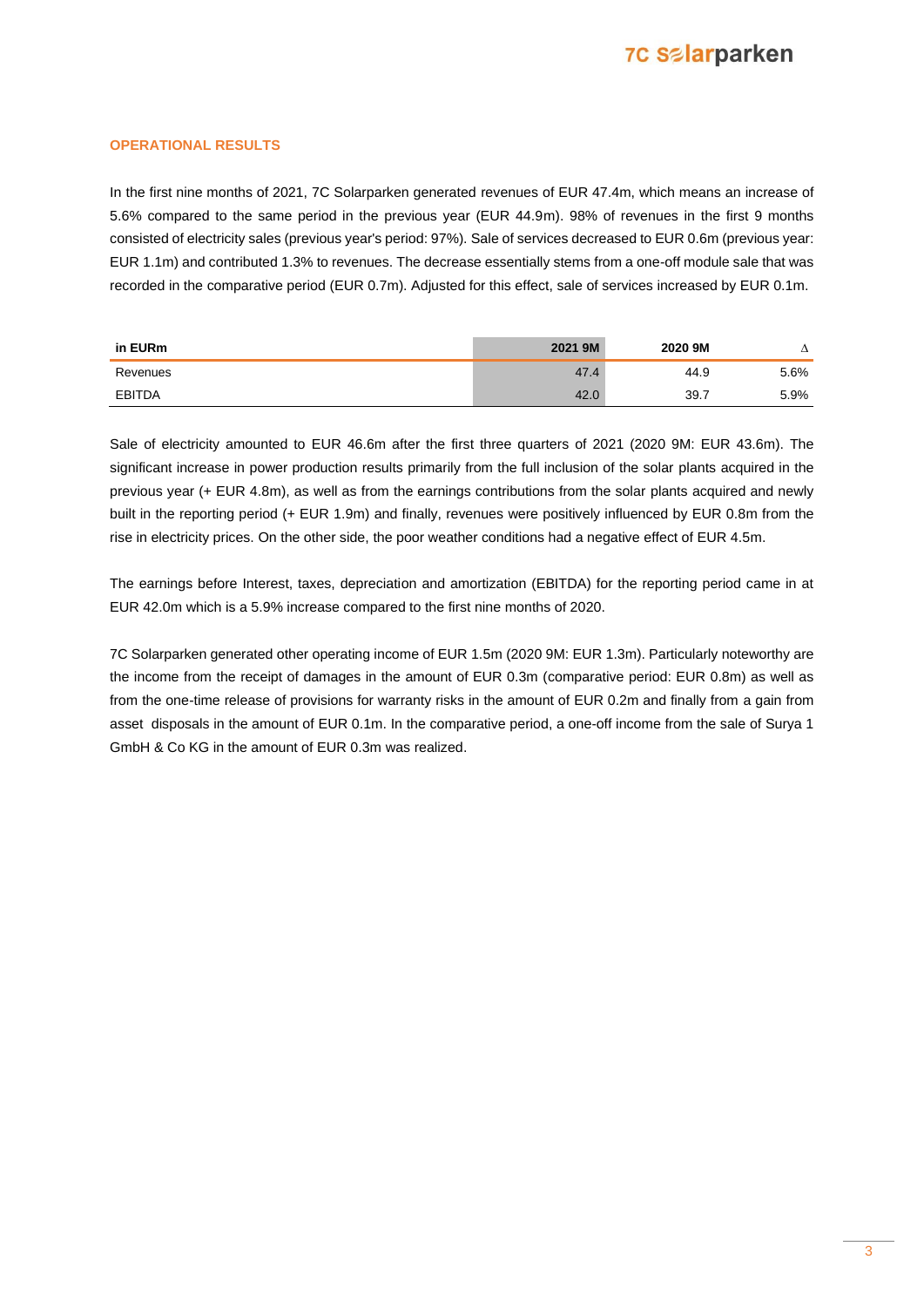## **7C Salarparken**

#### **FINANCIAL POSITION**

The net debt is shown in the table below and amounted to EUR 167.7m as of September 30, 2021. The group's long-term and short-term financial liabilities totaled EUR 232.9m as of September 30, 2021 (2020: EUR 236.8m). This decrease of EUR 4.0m is due to the regular repayment of financial liabilities in the amount of EUR 21.9m. In contrast, in the course of expanding the consolidation scope in the first 9 months of 2021, financing in the amount of EUR 17.9m was added to the balance sheet. The lease liabilities in the amount of EUR 26.7m (2020: EUR 17.2m) increased, mainly on the back of the expansion of the consolidation scope, containing lease liabilities for right of use assets in solar parks (EUR 5.3m) and in connection with lease arrangements for solar assets (EUR 5.3 million) taking into account lease redemptions (EUR 1.1m).

Cash and cash equivalents amounted to EUR 70.5m (of which restricted cash: EUR 18.5m), at the closing date which represents an increase of 13.3% compared to the end of the financial year 2020.

| in TEUR                                                                                                                               | 30.09.2021 | 31.12.2020 |
|---------------------------------------------------------------------------------------------------------------------------------------|------------|------------|
| Long and short-term financial debt                                                                                                    | 232.874    | 236.835    |
| Long and short-term lease liabilities                                                                                                 | 26,733     | 17.155     |
| Minus Cash and cash equivalents*                                                                                                      | $-70.486$  | $-62.193$  |
| Minus long and short-term lease liabilities (IFRS 16) related to right of use<br>assets from lease agreements of solar and wind parks | $-21.416$  | $-17.141$  |
| <b>Net Debt</b>                                                                                                                       | 167,746    | 174,656    |
| Total equity w/o hedging reserve                                                                                                      | 198,809    | 161,782    |
| Total assets                                                                                                                          | 505.090    | 458.525    |
| Equity ratio (%)                                                                                                                      | 39.4       | 35.3       |

*\*of which restricted cash TEUR 18.505 (2020: TEUR 17.882)* 

The group monitors its financial position in particular on the basis of net debt and the equity ratio. The equity ratio reached 39.4% on September 30<sup>th</sup>, 2021. This increase is mainly due to the two capital increases in an amount of EUR 33.7m and the net result of the first nine months of the year. Equity was reversely affected by the dividend to the group's shareholders in the amount of EUR 7.6m. The strong equity ratio will enable the inclusion of new debt instruments, also to finance project's equity, e.g. in the form of a green bond or a new promissory note.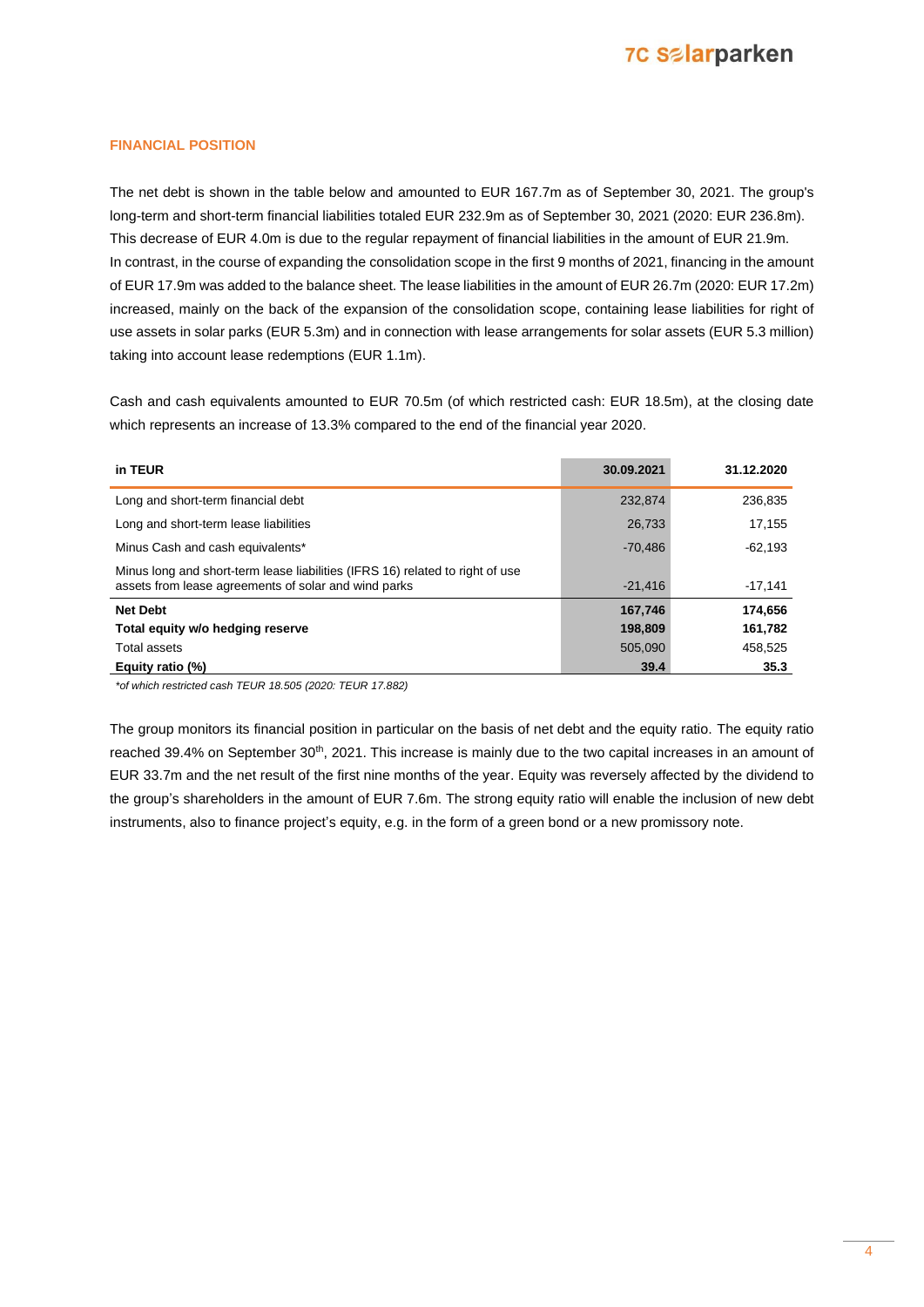### **OTHER MAJOR EVENTS AFTER THE THIRD QUARTER 2021**

### **ACQUISITION OF SOLAR ASSETS**

By the day of publication, the group had put the self-developed 1.8 MWp free field PV park in Bernsdorf (Saxony) into operation, thus increasing the IPP-portfolio to a total of 338 MWp. This project was built on a 2.6 hectare industrial area, which has been part of the PV Estate portfolio since 2019. The entire development, including the approval process, was carried out internally. The feed-in tariff for the project was secured almost 24 months ago as part of the FFAV tendering process and is around EUR 50 / MWh. The PV plant uses Renesola 330W modules and Sungrow inverters and will generate at least 975 kWh/kWp.

#### **STRATEGIC PLAN 2021-2024 WILL BE PRESENTED TODAY**

The management board announces its strategic plan for 2021-2024 at an analyst conference today. Three key topics are particularly emphasized. In addition to the guidance increase for 2021, the group has set the objective to reach an IPP portfolio with a total capacity of 525 MWp by the end of 2024 in this strategic plan. Lastly, the high equity ratio of 39.4% should to be used to strengthen the group's financing leverage by issuing new financing instruments to enable the structural increase in cash flow per share (CFPS) to EUR 0.60 per share.

### **OUTLOOK 2021**

The Management Board continues to expect a positive development of the group and increases its forecast for the financial year 2021 based on the positive 9M figures for sales to EUR 54.3m and for EBITDA to EUR 45.5m and changes its forecast for the cash flow per share to EUR 0.51 per share.

| Full year guidance 2021 (in EUR) | New quidance | Guidance as per 6m | Guidance as per    |  |
|----------------------------------|--------------|--------------------|--------------------|--|
|                                  |              | report 2021        | annual report 2020 |  |
| Revenues                         | 54.3m        | n/a.               | 53.0m              |  |
| <b>EBITDA</b>                    | 45.5m        | 44.4m              | 42.5m              |  |
| CFPS (in EUR)                    | 0.51         | 0.50               | 0.50               |  |

This quarterly trading update presents group financial figures (IFRS), which have not been reviewed by an auditor.